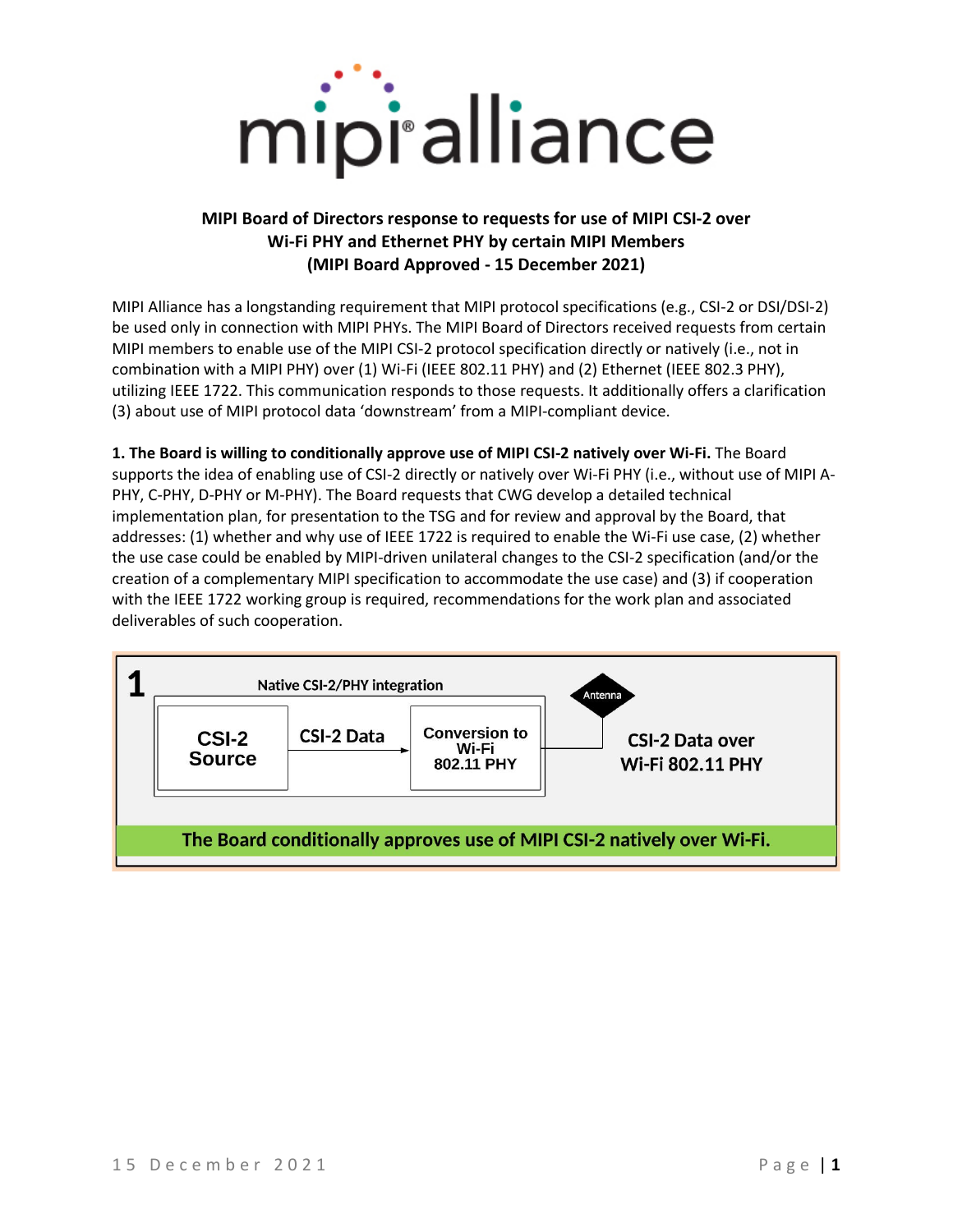## **MIPI Board of Directors response to requests for use of MIPI CSI-2 over Wi-Fi PHY and Ethernet PHY by certain MIPI Members (MIPI Board Approved – 15 December 2021)**

**2. The Board is NOT willing to approve use of MIPI CSI-2 natively over Ethernet 802.3ch PHY, any other Ethernet PHY, or any other non-MIPI PHY.** The Board does not support the idea of enabling CSI-2 directly or natively over Ethernet PHY or any other non-MIPI PHY (uses of MIPI protocols downstream from a Compliant Portion are described below). The Board believes that any benefits of this approach are outweighed by the costs of reduced technical quality and increased ecosystem fragmentation. Accordingly, the Board will not be authorizing use of the MIPI CSI-2 protocol specification directly or natively (i.e., not in combination with a MIPI PHY) over any Ethernet PHY.